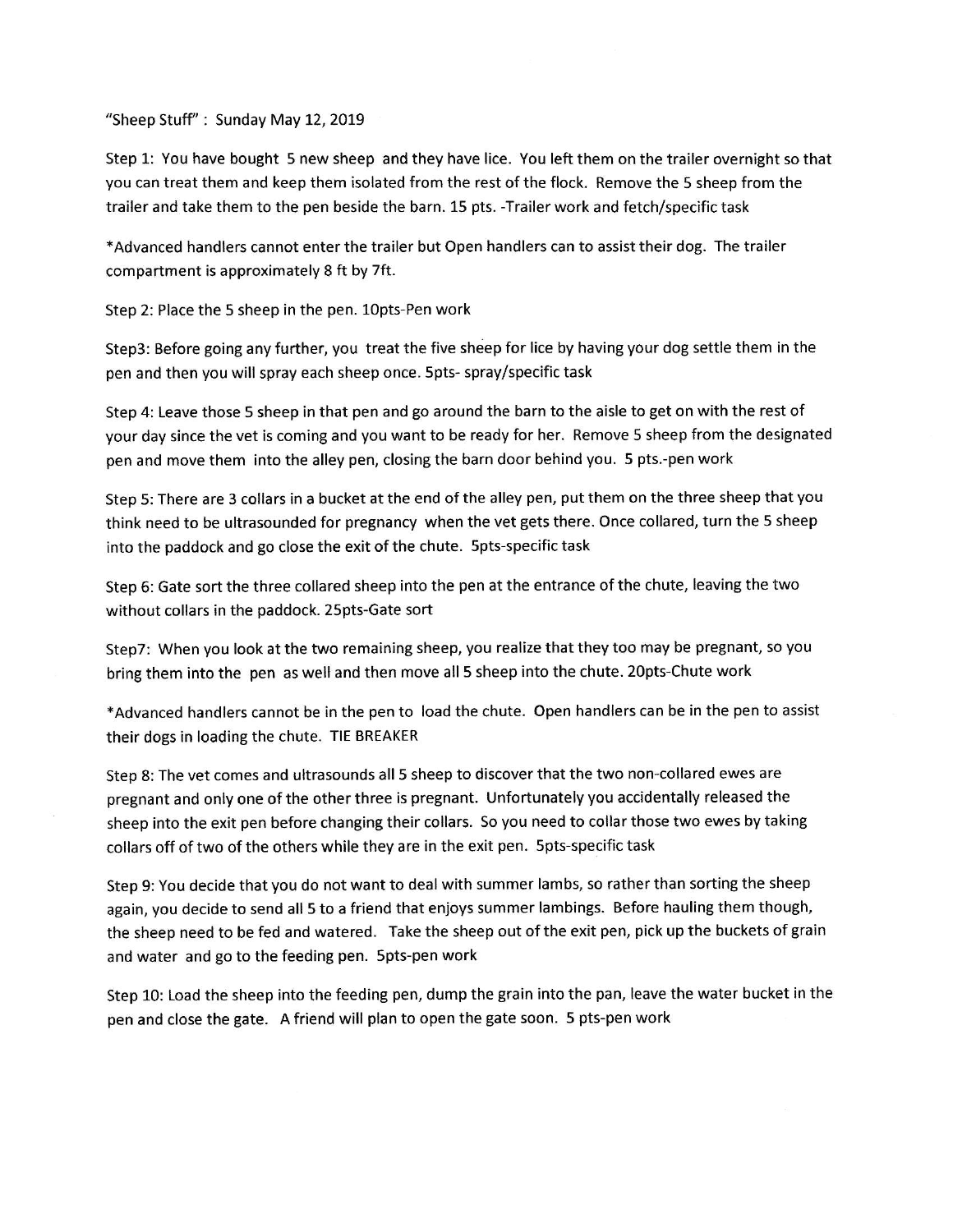Step 11: While the sheep are eating, you and your dog go to the trailer, being sure to leave the paddock gates open. When ready, signal to your friend to open the pen up and then you send your dog back to gather the sheep while your friend waits near the pen. 2opts-Blind Gather

\*Advanced handler teams must both be at the back of the trailer when the dog is sent. Open handlers can leave their dog at the trailer and position themselves anywhere between the trailer and cone when sending their dog.

Step 12: When the sheep arrive at the trailer, you need to take the three collars off and put them in the bucket. 5 pts- specific task

Step 13: All 5 sheep should be loaded into the trailer and the door is closed before time stops, sptsspecific task

Time Allowances:

Advanced Teams will have 14 minutes on the course with a 3 minute warning.

Open Teams will have 17 minutes on the course with a 3 minute warning

Sheep groups will be consistent all day

There will be a crate of fowl on the course as a distraction for all runs.

Tie breaker #1: Step 7 Chute work Tie Breaker #2: Step 1 Trailer work and fetch